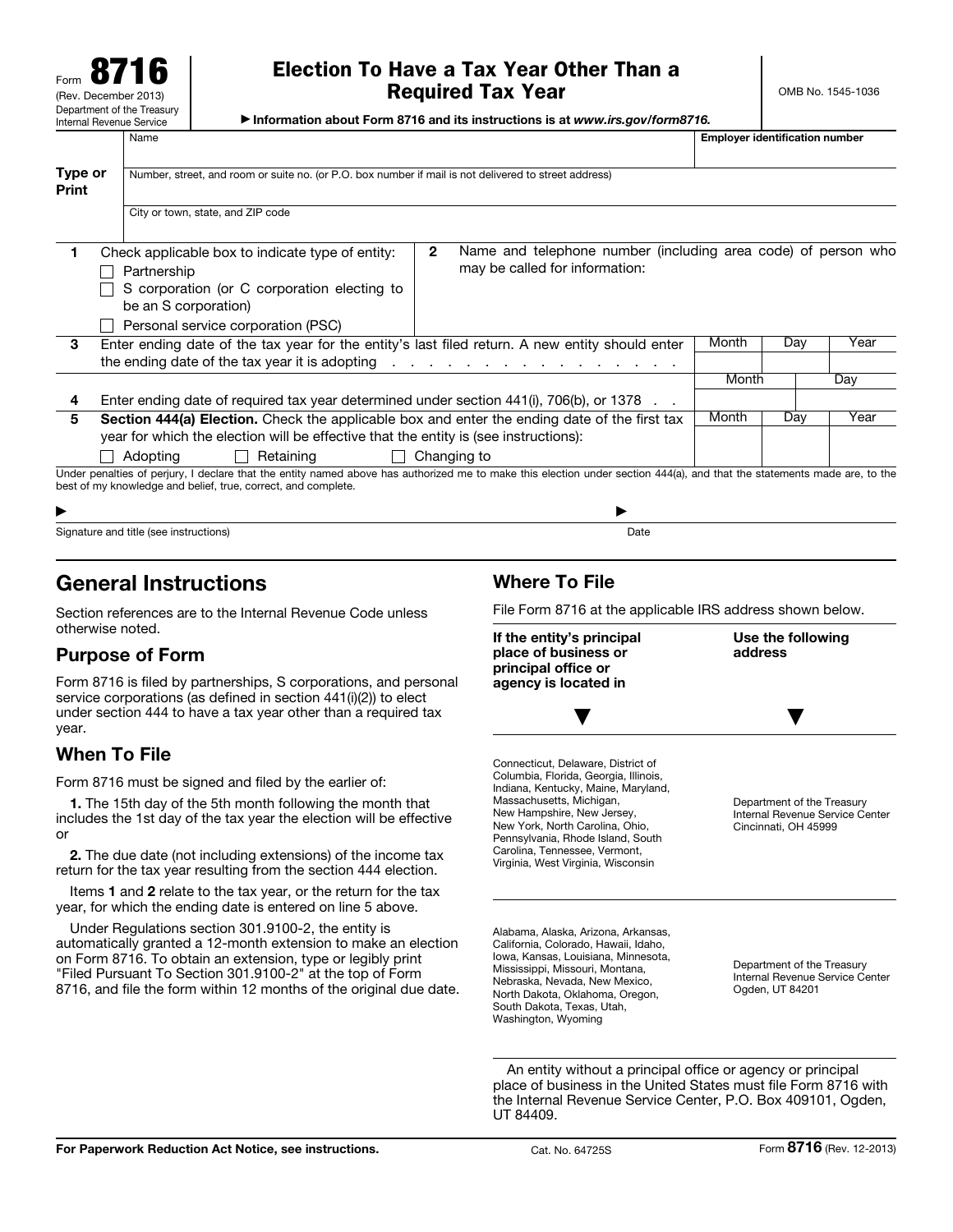Also file a copy of Form 8716 with your income tax return for the first tax year for which the election is made. To enable electronic filing, you may file an unsigned Form 8716 containing the same information as on the signed Form 8716 you filed separately.

### Effect of Section 444 Election

Partnerships and S corporations. An electing partnership or S corporation must file Form 8752, Required Payment or Refund Under Section 7519, for each year the election is in effect. Form 8752 is used to figure and make the payment required under section 7519 or to obtain a refund of net prior year payments. File Form 8752 by May 15 following the calendar year in which each applicable election year begins.

The section 444 election will end if the partnership or S corporation willfully fails to comply with the requirements of section 7519.

Personal service corporations (PSC). An electing PSC should not file Form 8752. Instead, it must comply with the minimum distribution requirements (see next paragraph) of section 280H for each year the election is in effect. If the PSC does not meet these requirements, the applicable amounts it may deduct for payments made to its employee-owners may be limited.

Use Schedule H (Form 1120), Section 280H Limitations for a Personal Service Corporation (PSC), to figure the required minimum distribution and the maximum deductible amount. Attach Schedule H to the income tax return of the PSC for each tax year the PSC does not meet the minimum distribution requirements.

The section 444 election will end if the PSC is penalized for willfully failing to comply with the requirements of section 280H.

### Members of Certain Tiered Structures May Not Make Election

No election may be made under section 444(a) by an entity that is part of a tiered structure other than a tiered structure that consists entirely of partnerships and/or S corporations all of which have the same tax year. An election previously made will be terminated if an entity later becomes part of a tiered structure that is not allowed to make the election. See Temporary Regulations section 1.444-2T for other details.

### Acceptance of Election

After your election is received and accepted by the service center, the center will stamp it "Accepted" and return a copy to you. Be sure to keep a copy of the form marked "Accepted" for your records.

#### End of Election

The election is made only once. It remains in effect until the entity changes its accounting period to its required tax year or some other permitted year or it is penalized for willfully failing to comply with the requirements of section 280H or 7519. If the election is terminated, the entity may not make another section 444 election.

### **Signature**

Form 8716 is not a valid election unless it is signed. For partnerships, a general partner or a limited liability company member manager must sign and date the election.

For corporations, the election must be signed and dated by the president, vice president, treasurer, assistant treasurer, chief accounting officer, or any other corporate officer (such as tax officer) authorized to sign its tax return.

If a receiver, trustee in bankruptcy, or assignee controls the entity's property or business, that person must sign the election.

# Specific Instructions

#### Line 1

Check the applicable box to indicate whether the entity is classified for federal income tax purposes as a partnership, an S corporation (or a C corporation electing to be an S corporation), or a PSC.

A corporation electing to be an S corporation that wants to make a section 444 election is not required to attach a copy of Form 8716 to its Form 2553, Election by a Small Business Corporation. However, the corporation is required to state on Form 2553 its intention to make a section 444 election (or a backup section 444 election). If a corporation is making a backup section 444 election (provided for in Part II, item Q, of Form 2553), it must type or print the words "Backup Election" at the top of the Form 8716 it files. See Temporary Regulations section 1.444-3T for more details.

#### Line 2

Enter the name and telephone number (including the area code) of a person that the IRS may call for information needed to complete the processing of the election.

#### Line 4

Required tax year. The required tax year for an S corporation or PSC is a calendar year. Generally, the required tax year for a partnership is the tax year of a majority of its partners (see Regulations section 1.706-1(b) for details).

#### Line 5

The following limitations and special rules apply in determining the tax year an entity may elect.

New entity adopting a tax year. An entity adopting a tax year may elect a tax year under section 444 only if the deferral period of the tax year is not more than 3 months. See *Deferral period*  below.

Existing entity retaining a tax year. In certain cases, an entity may elect to retain its tax year if the deferral period is not more than 3 months. If the entity does not want to elect to retain its tax year, it may elect to change its tax year as explained below.

Existing entity changing a tax year. An existing entity may elect to change its tax year if the deferral period of the elected tax year is not more than the shorter of 3 months or the deferral period of the tax year being changed. If the tax year being changed is the entity's required tax year, the deferral period for that year is zero and the entity is not permitted to make a section 444 election.

**Example.** ABC, a C corporation that historically used a tax year ending October 31, elects S status and wants to make a section 444 election for its tax year beginning November 1. ABC's required tax year under section 1378 is a calendar tax year. In this case, the deferral period of the tax year being changed is 2 months. Thus, ABC may elect to retain its tax year beginning November 1 and ending October 31 or elect a tax year beginning on December 1 (with a deferral period of one month). However, it may not elect a tax year beginning October 1 because the 3-month deferral period would be longer than the 2-month deferral period of the tax year being changed. If ABC elects a tax year beginning on December 1, it must file a short tax year return beginning November 1 and ending November 30.

Deferral period. The term "deferral period" means the number of months between the last day of the elected tax year and the last day of the required tax year. For example, if you elected a tax year that ends on September 30 and your required tax year is the calendar year, the deferral period would be 3 months (the number of months between September 30 and December 31).